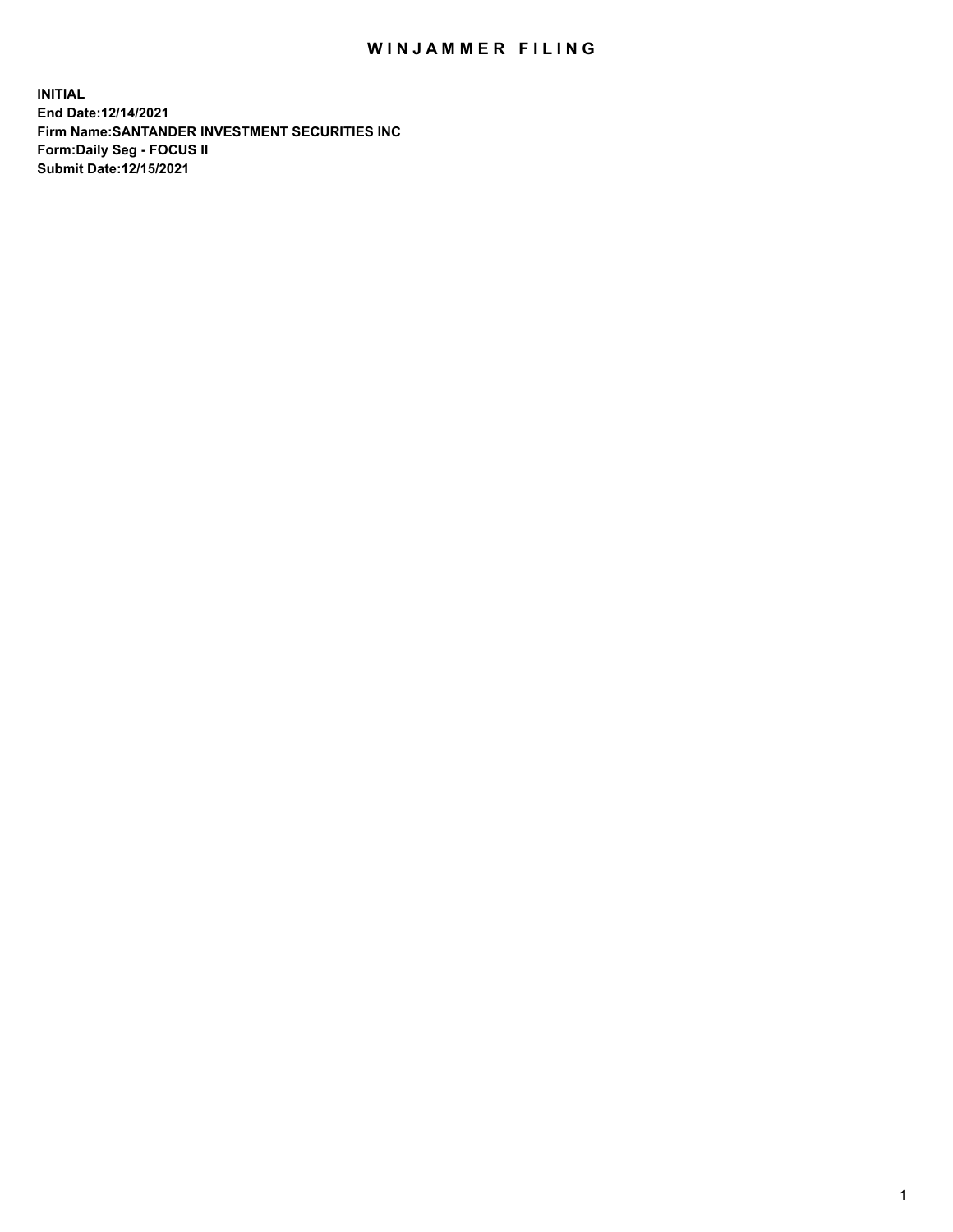**INITIAL End Date:12/14/2021 Firm Name:SANTANDER INVESTMENT SECURITIES INC Form:Daily Seg - FOCUS II Submit Date:12/15/2021 Daily Segregation - Cover Page**

Name of Company **SANTANDER INVESTMENT SECURITIES INC** Contact Name **Richard Ro** Contact Phone Number **(212) 350-3662** Contact Email Address **richard.ro@santander.us** FCM's Customer Segregated Funds Residual Interest Target (choose one): a. Minimum dollar amount: ; or **70,000,000** b. Minimum percentage of customer segregated funds required:% ; or **0** c. Dollar amount range between:and; or **0 0** d. Percentage range of customer segregated funds required between:% and%. **0 0** FCM's Customer Secured Amount Funds Residual Interest Target (choose one): a. Minimum dollar amount: ; or **0** b. Minimum percentage of customer secured funds required:% ; or **0** c. Dollar amount range between:and; or **0 0** d. Percentage range of customer secured funds required between:% and%. **0 0** FCM's Cleared Swaps Customer Collateral Residual Interest Target (choose one): a. Minimum dollar amount: ; or **0** b. Minimum percentage of cleared swaps customer collateral required:% ; or **0** c. Dollar amount range between:and; or **0 0** d. Percentage range of cleared swaps customer collateral required between:% and%. **0 0**

Attach supporting documents CH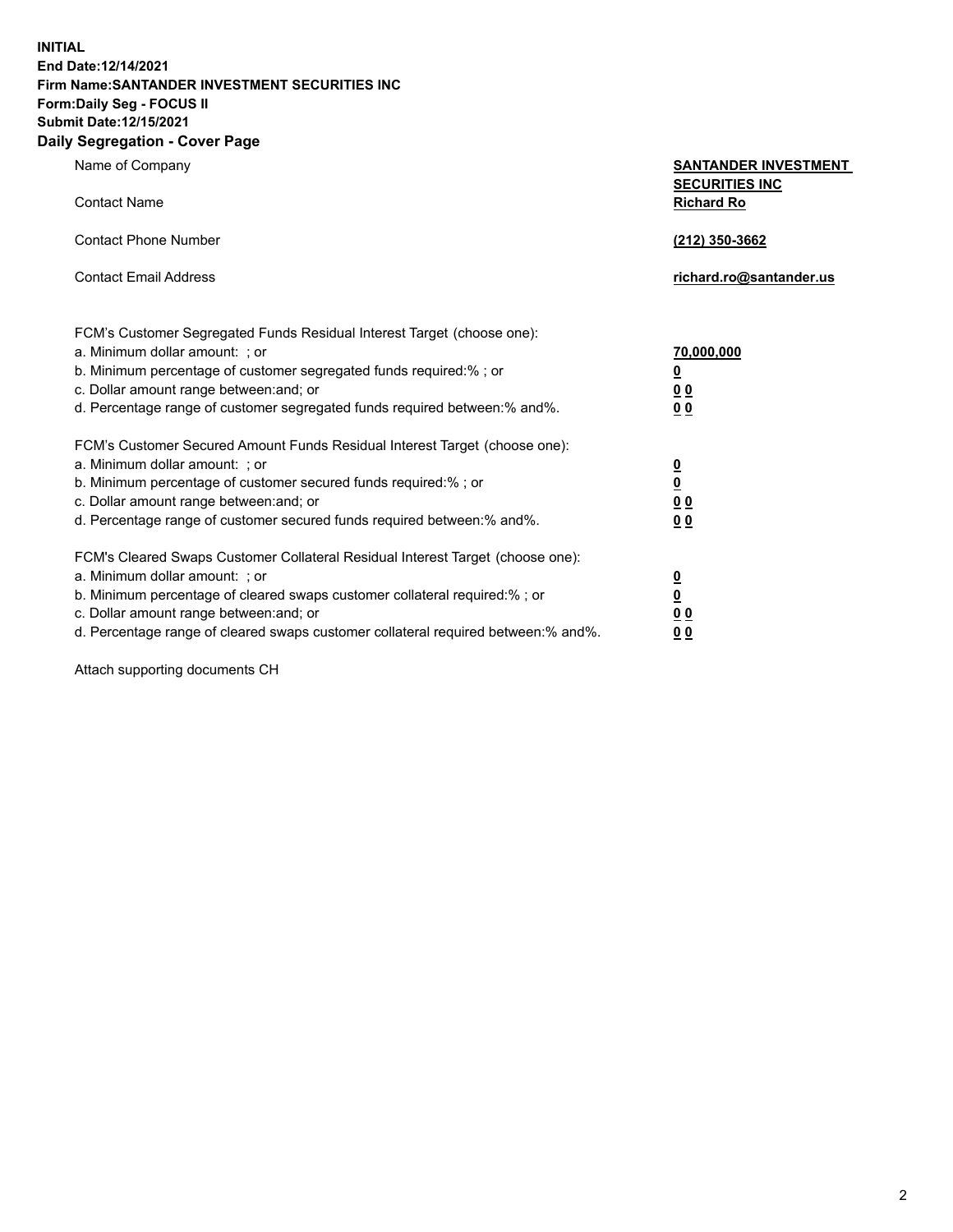## **INITIAL End Date:12/14/2021 Firm Name:SANTANDER INVESTMENT SECURITIES INC Form:Daily Seg - FOCUS II Submit Date:12/15/2021 Daily Segregation - Secured Amounts**

|     | Foreign Futures and Foreign Options Secured Amounts                                         |                   |
|-----|---------------------------------------------------------------------------------------------|-------------------|
|     | Amount required to be set aside pursuant to law, rule or regulation of a foreign            | $0$ [7305]        |
|     | government or a rule of a self-regulatory organization authorized thereunder                |                   |
| 1.  | Net ledger balance - Foreign Futures and Foreign Option Trading - All Customers             |                   |
|     | A. Cash                                                                                     | $0$ [7315]        |
|     | B. Securities (at market)                                                                   | $0$ [7317]        |
| 2.  | Net unrealized profit (loss) in open futures contracts traded on a foreign board of trade   | $0$ [7325]        |
| 3.  | Exchange traded options                                                                     |                   |
|     | a. Market value of open option contracts purchased on a foreign board of trade              | $0$ [7335]        |
|     | b. Market value of open contracts granted (sold) on a foreign board of trade                | $0$ [7337]        |
| 4.  | Net equity (deficit) (add lines 1. 2. and 3.)                                               | $0$ [7345]        |
| 5.  | Account liquidating to a deficit and account with a debit balances - gross amount           | $0$ [7351]        |
|     | Less: amount offset by customer owned securities                                            | 0 [7352] 0 [7354] |
| 6.  | Amount required to be set aside as the secured amount - Net Liquidating Equity              | $0$ [7355]        |
|     | Method (add lines 4 and 5)                                                                  |                   |
| 7.  | Greater of amount required to be set aside pursuant to foreign jurisdiction (above) or line | $0$ [7360]        |
|     | 6.                                                                                          |                   |
|     | FUNDS DEPOSITED IN SEPARATE REGULATION 30.7 ACCOUNTS                                        |                   |
| 1.  | Cash in banks                                                                               |                   |
|     | A. Banks located in the United States                                                       | $0$ [7500]        |
|     | B. Other banks qualified under Regulation 30.7                                              | 0 [7520] 0 [7530] |
| 2.  | Securities                                                                                  |                   |
|     | A. In safekeeping with banks located in the United States                                   | $0$ [7540]        |
|     | B. In safekeeping with other banks qualified under Regulation 30.7                          | 0 [7560] 0 [7570] |
| 3.  | Equities with registered futures commission merchants                                       |                   |
|     | A. Cash                                                                                     | $0$ [7580]        |
|     | <b>B.</b> Securities                                                                        | <u>0</u> [7590]   |
|     | C. Unrealized gain (loss) on open futures contracts                                         | $0$ [7600]        |
|     | D. Value of long option contracts                                                           | $0$ [7610]        |
|     | E. Value of short option contracts                                                          | 0 [7615] 0 [7620] |
| 4.  | Amounts held by clearing organizations of foreign boards of trade                           |                   |
|     | A. Cash                                                                                     | $0$ [7640]        |
|     | <b>B.</b> Securities                                                                        | $0$ [7650]        |
|     | C. Amount due to (from) clearing organization - daily variation                             | $0$ [7660]        |
|     | D. Value of long option contracts                                                           | $0$ [7670]        |
|     | E. Value of short option contracts                                                          | 0 [7675] 0 [7680] |
| 5.  | Amounts held by members of foreign boards of trade                                          |                   |
|     | A. Cash                                                                                     | $0$ [7700]        |
|     | <b>B.</b> Securities                                                                        | $0$ [7710]        |
|     | C. Unrealized gain (loss) on open futures contracts                                         | $0$ [7720]        |
|     | D. Value of long option contracts                                                           | $0$ [7730]        |
|     | E. Value of short option contracts                                                          | 0 [7735] 0 [7740] |
| 6.  | Amounts with other depositories designated by a foreign board of trade                      | $0$ [7760]        |
| 7.  | Segregated funds on hand                                                                    | $0$ [7765]        |
| 8.  | Total funds in separate section 30.7 accounts                                               | $0$ [7770]        |
| 9.  | Excess (deficiency) Set Aside for Secured Amount (subtract line 7 Secured Statement         | 0 [7380]          |
|     | Page 1 from Line 8)                                                                         |                   |
| 10. | Management Target Amount for Excess funds in separate section 30.7 accounts                 | 0 [7780]          |
| 11. | Excess (deficiency) funds in separate 30.7 accounts over (under) Management Target          | $0$ [7785]        |
|     |                                                                                             |                   |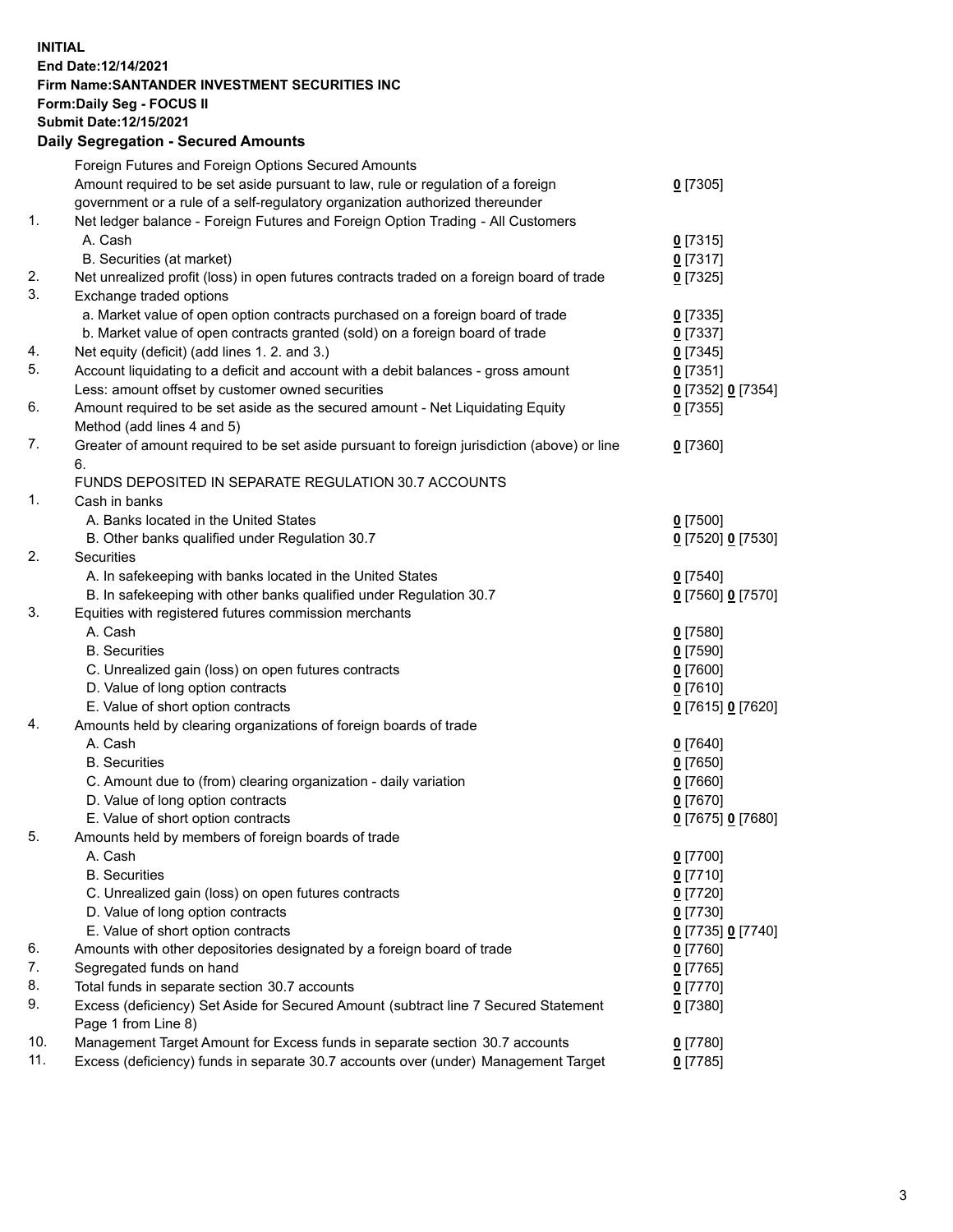| End Date:12/14/2021<br>Firm Name: SANTANDER INVESTMENT SECURITIES INC<br>Form: Daily Seg - FOCUS II<br>Submit Date:12/15/2021<br>Daily Segregation - Segregation Statement<br>SEGREGATION REQUIREMENTS(Section 4d(2) of the CEAct)<br>1.<br>Net ledger balance<br>A. Cash<br>2,416,671,714 [7010]<br>B. Securities (at market)<br>$0$ [7020]<br>2.<br>Net unrealized profit (loss) in open futures contracts traded on a contract market<br>-254,631,830 [7030]<br>3.<br>Exchange traded options<br>A. Add market value of open option contracts purchased on a contract market<br>72,687,187 [7032]<br>B. Deduct market value of open option contracts granted (sold) on a contract market<br>47,563,553 [7033]<br>Net equity (deficit) (add lines 1, 2 and 3)<br>4.<br>2,187,163,518 [7040]<br>5.<br>Accounts liquidating to a deficit and accounts with<br>debit balances - gross amount<br>$0$ [7045]<br>Less: amount offset by customer securities<br>0 [7047] 0 [7050]<br>6.<br>Amount required to be segregated (add lines 4 and 5)<br>2,187,163,518 [7060]<br>FUNDS IN SEGREGATED ACCOUNTS<br>7.<br>Deposited in segregated funds bank accounts<br>A. Cash<br>129,877,792 [7070]<br>B. Securities representing investments of customers' funds (at market)<br>$0$ [7080]<br>C. Securities held for particular customers or option customers in lieu of cash (at<br>$0$ [7090]<br>market)<br>8.<br>Margins on deposit with derivatives clearing organizations of contract markets<br>A. Cash<br>2,047,143,249 [7100]<br>B. Securities representing investments of customers' funds (at market)<br>$0$ [7110]<br>C. Securities held for particular customers or option customers in lieu of cash (at<br>$0$ [7120]<br>market) |
|-------------------------------------------------------------------------------------------------------------------------------------------------------------------------------------------------------------------------------------------------------------------------------------------------------------------------------------------------------------------------------------------------------------------------------------------------------------------------------------------------------------------------------------------------------------------------------------------------------------------------------------------------------------------------------------------------------------------------------------------------------------------------------------------------------------------------------------------------------------------------------------------------------------------------------------------------------------------------------------------------------------------------------------------------------------------------------------------------------------------------------------------------------------------------------------------------------------------------------------------------------------------------------------------------------------------------------------------------------------------------------------------------------------------------------------------------------------------------------------------------------------------------------------------------------------------------------------------------------------------------------------------------------------------------------------------------------------------------------------|
|                                                                                                                                                                                                                                                                                                                                                                                                                                                                                                                                                                                                                                                                                                                                                                                                                                                                                                                                                                                                                                                                                                                                                                                                                                                                                                                                                                                                                                                                                                                                                                                                                                                                                                                                     |
|                                                                                                                                                                                                                                                                                                                                                                                                                                                                                                                                                                                                                                                                                                                                                                                                                                                                                                                                                                                                                                                                                                                                                                                                                                                                                                                                                                                                                                                                                                                                                                                                                                                                                                                                     |
|                                                                                                                                                                                                                                                                                                                                                                                                                                                                                                                                                                                                                                                                                                                                                                                                                                                                                                                                                                                                                                                                                                                                                                                                                                                                                                                                                                                                                                                                                                                                                                                                                                                                                                                                     |
|                                                                                                                                                                                                                                                                                                                                                                                                                                                                                                                                                                                                                                                                                                                                                                                                                                                                                                                                                                                                                                                                                                                                                                                                                                                                                                                                                                                                                                                                                                                                                                                                                                                                                                                                     |
|                                                                                                                                                                                                                                                                                                                                                                                                                                                                                                                                                                                                                                                                                                                                                                                                                                                                                                                                                                                                                                                                                                                                                                                                                                                                                                                                                                                                                                                                                                                                                                                                                                                                                                                                     |
|                                                                                                                                                                                                                                                                                                                                                                                                                                                                                                                                                                                                                                                                                                                                                                                                                                                                                                                                                                                                                                                                                                                                                                                                                                                                                                                                                                                                                                                                                                                                                                                                                                                                                                                                     |
|                                                                                                                                                                                                                                                                                                                                                                                                                                                                                                                                                                                                                                                                                                                                                                                                                                                                                                                                                                                                                                                                                                                                                                                                                                                                                                                                                                                                                                                                                                                                                                                                                                                                                                                                     |
|                                                                                                                                                                                                                                                                                                                                                                                                                                                                                                                                                                                                                                                                                                                                                                                                                                                                                                                                                                                                                                                                                                                                                                                                                                                                                                                                                                                                                                                                                                                                                                                                                                                                                                                                     |
|                                                                                                                                                                                                                                                                                                                                                                                                                                                                                                                                                                                                                                                                                                                                                                                                                                                                                                                                                                                                                                                                                                                                                                                                                                                                                                                                                                                                                                                                                                                                                                                                                                                                                                                                     |
|                                                                                                                                                                                                                                                                                                                                                                                                                                                                                                                                                                                                                                                                                                                                                                                                                                                                                                                                                                                                                                                                                                                                                                                                                                                                                                                                                                                                                                                                                                                                                                                                                                                                                                                                     |
|                                                                                                                                                                                                                                                                                                                                                                                                                                                                                                                                                                                                                                                                                                                                                                                                                                                                                                                                                                                                                                                                                                                                                                                                                                                                                                                                                                                                                                                                                                                                                                                                                                                                                                                                     |
|                                                                                                                                                                                                                                                                                                                                                                                                                                                                                                                                                                                                                                                                                                                                                                                                                                                                                                                                                                                                                                                                                                                                                                                                                                                                                                                                                                                                                                                                                                                                                                                                                                                                                                                                     |
|                                                                                                                                                                                                                                                                                                                                                                                                                                                                                                                                                                                                                                                                                                                                                                                                                                                                                                                                                                                                                                                                                                                                                                                                                                                                                                                                                                                                                                                                                                                                                                                                                                                                                                                                     |
|                                                                                                                                                                                                                                                                                                                                                                                                                                                                                                                                                                                                                                                                                                                                                                                                                                                                                                                                                                                                                                                                                                                                                                                                                                                                                                                                                                                                                                                                                                                                                                                                                                                                                                                                     |
|                                                                                                                                                                                                                                                                                                                                                                                                                                                                                                                                                                                                                                                                                                                                                                                                                                                                                                                                                                                                                                                                                                                                                                                                                                                                                                                                                                                                                                                                                                                                                                                                                                                                                                                                     |
|                                                                                                                                                                                                                                                                                                                                                                                                                                                                                                                                                                                                                                                                                                                                                                                                                                                                                                                                                                                                                                                                                                                                                                                                                                                                                                                                                                                                                                                                                                                                                                                                                                                                                                                                     |
|                                                                                                                                                                                                                                                                                                                                                                                                                                                                                                                                                                                                                                                                                                                                                                                                                                                                                                                                                                                                                                                                                                                                                                                                                                                                                                                                                                                                                                                                                                                                                                                                                                                                                                                                     |
|                                                                                                                                                                                                                                                                                                                                                                                                                                                                                                                                                                                                                                                                                                                                                                                                                                                                                                                                                                                                                                                                                                                                                                                                                                                                                                                                                                                                                                                                                                                                                                                                                                                                                                                                     |
|                                                                                                                                                                                                                                                                                                                                                                                                                                                                                                                                                                                                                                                                                                                                                                                                                                                                                                                                                                                                                                                                                                                                                                                                                                                                                                                                                                                                                                                                                                                                                                                                                                                                                                                                     |
|                                                                                                                                                                                                                                                                                                                                                                                                                                                                                                                                                                                                                                                                                                                                                                                                                                                                                                                                                                                                                                                                                                                                                                                                                                                                                                                                                                                                                                                                                                                                                                                                                                                                                                                                     |
|                                                                                                                                                                                                                                                                                                                                                                                                                                                                                                                                                                                                                                                                                                                                                                                                                                                                                                                                                                                                                                                                                                                                                                                                                                                                                                                                                                                                                                                                                                                                                                                                                                                                                                                                     |
|                                                                                                                                                                                                                                                                                                                                                                                                                                                                                                                                                                                                                                                                                                                                                                                                                                                                                                                                                                                                                                                                                                                                                                                                                                                                                                                                                                                                                                                                                                                                                                                                                                                                                                                                     |
|                                                                                                                                                                                                                                                                                                                                                                                                                                                                                                                                                                                                                                                                                                                                                                                                                                                                                                                                                                                                                                                                                                                                                                                                                                                                                                                                                                                                                                                                                                                                                                                                                                                                                                                                     |
|                                                                                                                                                                                                                                                                                                                                                                                                                                                                                                                                                                                                                                                                                                                                                                                                                                                                                                                                                                                                                                                                                                                                                                                                                                                                                                                                                                                                                                                                                                                                                                                                                                                                                                                                     |
|                                                                                                                                                                                                                                                                                                                                                                                                                                                                                                                                                                                                                                                                                                                                                                                                                                                                                                                                                                                                                                                                                                                                                                                                                                                                                                                                                                                                                                                                                                                                                                                                                                                                                                                                     |
|                                                                                                                                                                                                                                                                                                                                                                                                                                                                                                                                                                                                                                                                                                                                                                                                                                                                                                                                                                                                                                                                                                                                                                                                                                                                                                                                                                                                                                                                                                                                                                                                                                                                                                                                     |
|                                                                                                                                                                                                                                                                                                                                                                                                                                                                                                                                                                                                                                                                                                                                                                                                                                                                                                                                                                                                                                                                                                                                                                                                                                                                                                                                                                                                                                                                                                                                                                                                                                                                                                                                     |
|                                                                                                                                                                                                                                                                                                                                                                                                                                                                                                                                                                                                                                                                                                                                                                                                                                                                                                                                                                                                                                                                                                                                                                                                                                                                                                                                                                                                                                                                                                                                                                                                                                                                                                                                     |
|                                                                                                                                                                                                                                                                                                                                                                                                                                                                                                                                                                                                                                                                                                                                                                                                                                                                                                                                                                                                                                                                                                                                                                                                                                                                                                                                                                                                                                                                                                                                                                                                                                                                                                                                     |
| 9.<br>Net settlement from (to) derivatives clearing organizations of contract markets<br>56,982,970 [7130]                                                                                                                                                                                                                                                                                                                                                                                                                                                                                                                                                                                                                                                                                                                                                                                                                                                                                                                                                                                                                                                                                                                                                                                                                                                                                                                                                                                                                                                                                                                                                                                                                          |
| 10.<br>Exchange traded options                                                                                                                                                                                                                                                                                                                                                                                                                                                                                                                                                                                                                                                                                                                                                                                                                                                                                                                                                                                                                                                                                                                                                                                                                                                                                                                                                                                                                                                                                                                                                                                                                                                                                                      |
| A. Value of open long option contracts<br>72,687,187 [7132]                                                                                                                                                                                                                                                                                                                                                                                                                                                                                                                                                                                                                                                                                                                                                                                                                                                                                                                                                                                                                                                                                                                                                                                                                                                                                                                                                                                                                                                                                                                                                                                                                                                                         |
| B. Value of open short option contracts<br>47,563,553 [7133]                                                                                                                                                                                                                                                                                                                                                                                                                                                                                                                                                                                                                                                                                                                                                                                                                                                                                                                                                                                                                                                                                                                                                                                                                                                                                                                                                                                                                                                                                                                                                                                                                                                                        |
| 11.<br>Net equities with other FCMs                                                                                                                                                                                                                                                                                                                                                                                                                                                                                                                                                                                                                                                                                                                                                                                                                                                                                                                                                                                                                                                                                                                                                                                                                                                                                                                                                                                                                                                                                                                                                                                                                                                                                                 |
| A. Net liquidating equity<br>$0$ [7140]                                                                                                                                                                                                                                                                                                                                                                                                                                                                                                                                                                                                                                                                                                                                                                                                                                                                                                                                                                                                                                                                                                                                                                                                                                                                                                                                                                                                                                                                                                                                                                                                                                                                                             |
| B. Securities representing investments of customers' funds (at market)<br>$0$ [7160]                                                                                                                                                                                                                                                                                                                                                                                                                                                                                                                                                                                                                                                                                                                                                                                                                                                                                                                                                                                                                                                                                                                                                                                                                                                                                                                                                                                                                                                                                                                                                                                                                                                |
| C. Securities held for particular customers or option customers in lieu of cash (at<br>$0$ [7170]                                                                                                                                                                                                                                                                                                                                                                                                                                                                                                                                                                                                                                                                                                                                                                                                                                                                                                                                                                                                                                                                                                                                                                                                                                                                                                                                                                                                                                                                                                                                                                                                                                   |
| market)<br>12.                                                                                                                                                                                                                                                                                                                                                                                                                                                                                                                                                                                                                                                                                                                                                                                                                                                                                                                                                                                                                                                                                                                                                                                                                                                                                                                                                                                                                                                                                                                                                                                                                                                                                                                      |
| Segregated funds on hand<br>$0$ [7150]<br>13.                                                                                                                                                                                                                                                                                                                                                                                                                                                                                                                                                                                                                                                                                                                                                                                                                                                                                                                                                                                                                                                                                                                                                                                                                                                                                                                                                                                                                                                                                                                                                                                                                                                                                       |
| Total amount in segregation (add lines 7 through 12)<br>2,259,127,645 [7180]<br>14.<br>Excess (deficiency) funds in segregation (subtract line 6 from line 13)                                                                                                                                                                                                                                                                                                                                                                                                                                                                                                                                                                                                                                                                                                                                                                                                                                                                                                                                                                                                                                                                                                                                                                                                                                                                                                                                                                                                                                                                                                                                                                      |
| 71,964,127 [7190]<br>15.<br>Management Target Amount for Excess funds in segregation<br>70,000,000 [7194]                                                                                                                                                                                                                                                                                                                                                                                                                                                                                                                                                                                                                                                                                                                                                                                                                                                                                                                                                                                                                                                                                                                                                                                                                                                                                                                                                                                                                                                                                                                                                                                                                           |
| 16.<br>Excess (deficiency) funds in segregation over (under) Management Target Amount<br>1,964,127 [7198]                                                                                                                                                                                                                                                                                                                                                                                                                                                                                                                                                                                                                                                                                                                                                                                                                                                                                                                                                                                                                                                                                                                                                                                                                                                                                                                                                                                                                                                                                                                                                                                                                           |
| <b>Excess</b>                                                                                                                                                                                                                                                                                                                                                                                                                                                                                                                                                                                                                                                                                                                                                                                                                                                                                                                                                                                                                                                                                                                                                                                                                                                                                                                                                                                                                                                                                                                                                                                                                                                                                                                       |